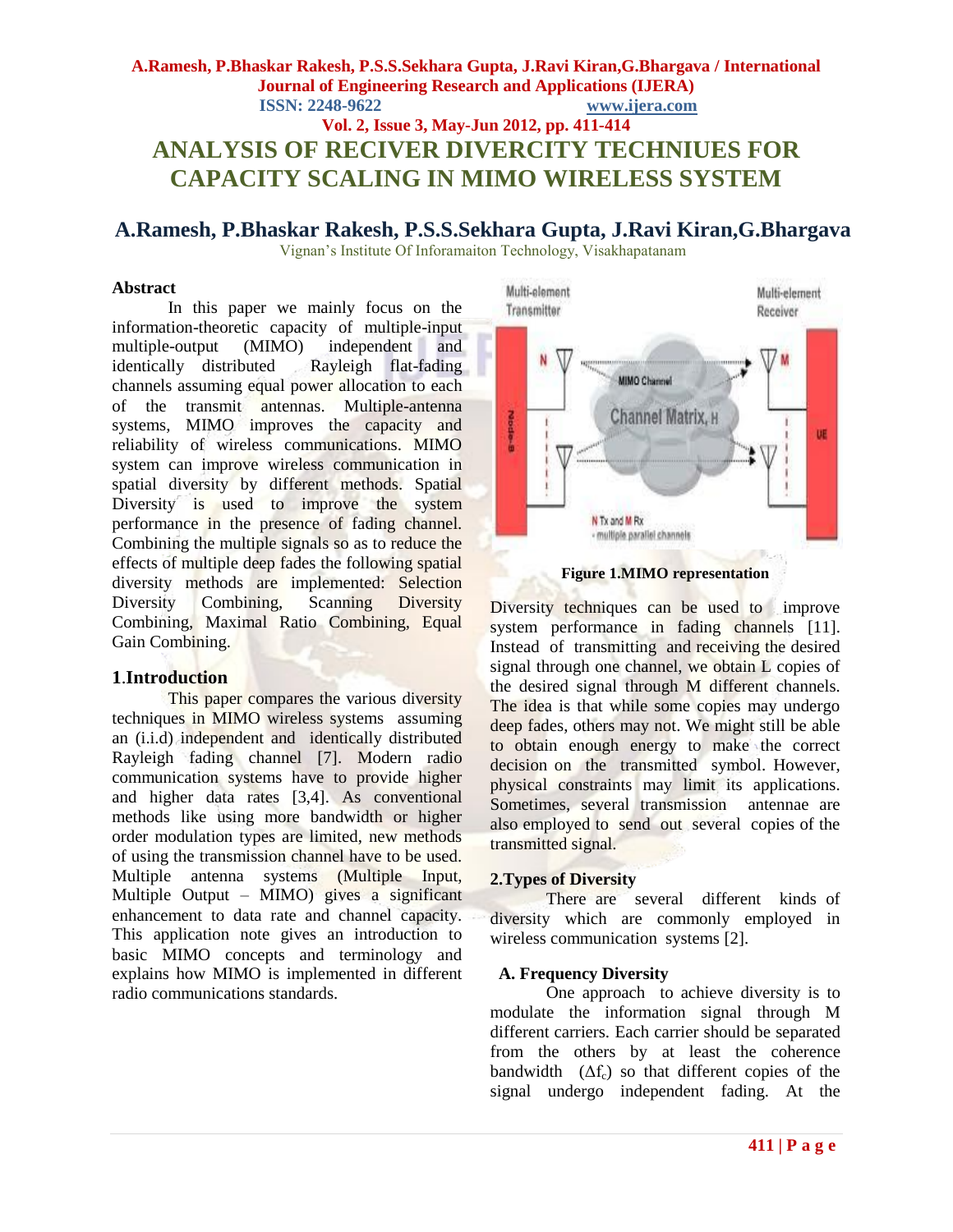#### **A.Ramesh, P.Bhaskar Rakesh, P.S.S.Sekhara Gupta, J.Ravi Kiran,G.Bhargava / International Journal of Engineering Research and Applications (IJERA) ISSN: 2248-9622 www.ijera.com**

## **Vol. 2, Issue 3, May-Jun 2012, pp. 411-414**

 $\sim$ 

 $\sim$ 

**COLOR** 

receiver, the L independently faded copies are "optimally" combined to give a statistic for decision. The optimal combiner is the maximum ratio combiner, which will be introduced later. Frequency diversity can be used to combat frequency selective fading.



**Figure.2 Frequency diversity**

## **B. Time Diversity**

Another approach to achieve diversity is to transmit the desired signal in M different periods of time, i.e., each symbol is transmitted M times. The intervals between transmissions of the same symbol should be at least the coherence time  $(\Delta t)$ <sub>c</sub> so that different copies of the same symbol undergo independent fading. Optimal combining can also be obtained with the maximum ratio combiner. We notice that sending the same symbol M times is applying the  $(M,1)$ repetition code. Actually, non-trivial coding can also be used. Error control coding, together with interleaving, can be an effective way to combat time selective (fast) fading.



## **Figure .3 Time diversity**

## **C. Space Diversity**

Another approach to achieve diversity is to use M antennas to receive M copies of the transmitted signal. The antenna should be spaced far enough apart so that different received copies of the signal undergo independent fading. Different from frequency diversity and temporal diversity, no additional work is required on the transmission end, and no additional bandwidth or transmission time is required. However, physical constraints may limit its applications. Sometimes, several transmission antennae are also employed to send out several copies of the transmitted signal. Spatial diversity can be employed to combat both frequency selective fading and time selective fading.

As higher as the received signal replicas are decor related, as much as the diversity gain .Diversity Combining MRC outperforms the Selection Combining; Equal gain coordinating.



#### **Figure.4 Space diversity**

#### **3.Implementation of Diversity techniques**

The idea of diversity is to combine several copies of the transmitted signal, which undergo independent fading, to increase the overall received power [11]. Different types of diversity call for different combining methods. Here, we review several common diversity combining methods. For a slowly flat fading channel, the equivalent low-pass of the received signal of branch *k* can be written as

$$
r_k(t) = A_k e^{j\theta} s(t) + z_k(t), k = 0, 2, \dots, M - 1 \quad (1)
$$
  
where  $s(t)$  is the equivalent low-

where  $s(t)$  is the equivalent low-pass of transmitted signal,  $A_k e^{j\theta_k}$  is the fading attenuation of branch k,  $Z_k(t)$  is the AWGN.

Out of M branches, M replicas of the transmitted signal are obtained

$$
\mathbf{r}=[r_1(t) \;\; r_2(t) \;\; \ldots r_{M-1}(t)] \tag{2}
$$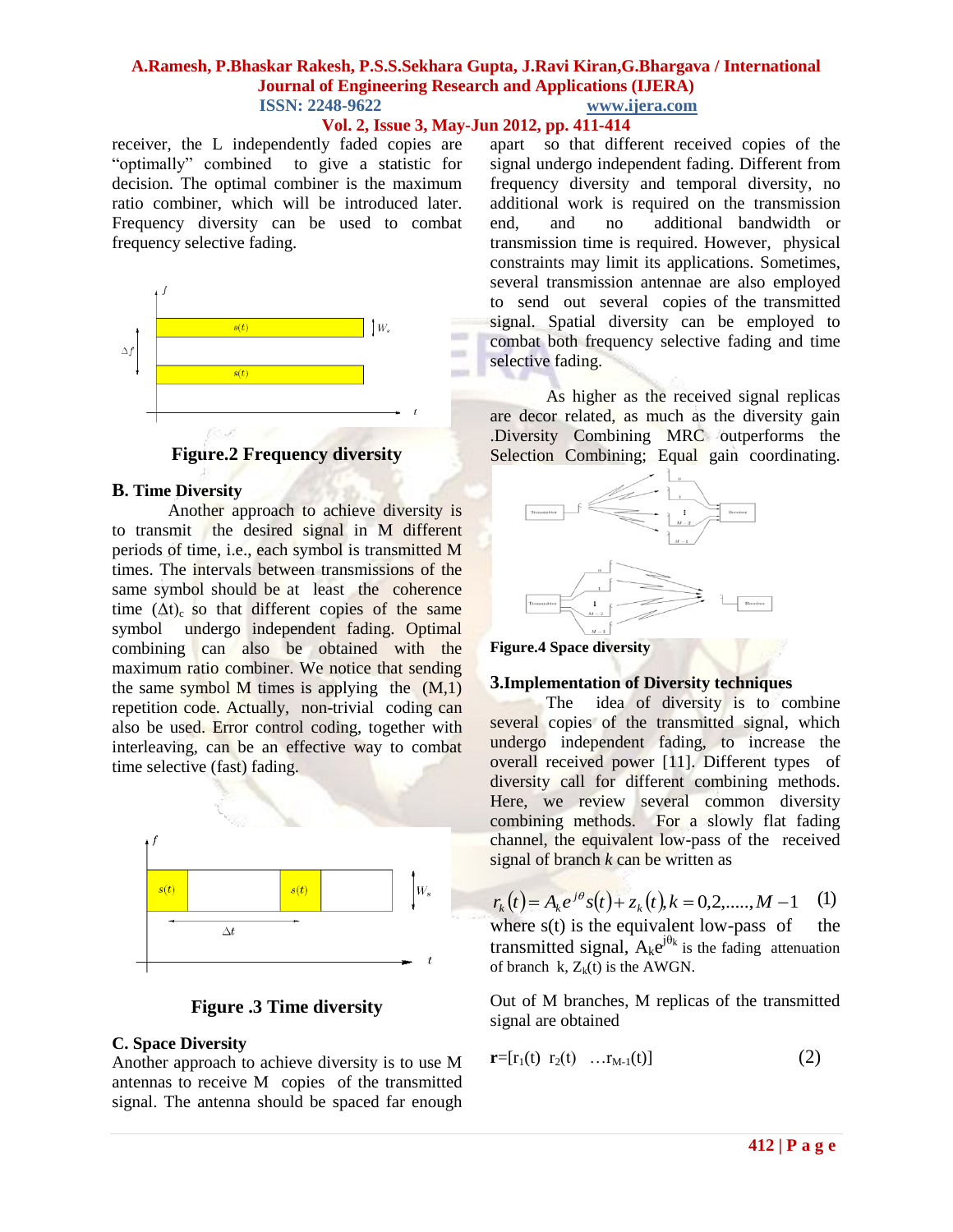#### **A.Ramesh, P.Bhaskar Rakesh, P.S.S.Sekhara Gupta, J.Ravi Kiran,G.Bhargava / International Journal of Engineering Research and Applications (IJERA) ISSN: 2248-9622 www.ijera.com**

**Vol. 2, Issue 3, May-Jun 2012, pp. 411-414**

 $\equiv$ 

#### **A. Selection Combining**

In this method, the strongest signal branch is selected as shown in Figure 2



**Figure 2. Selection Combining**

The combiner output is given by

*y*(*t*) = *Ae*<sup>*j* $\theta$ <sub>*i*</sub></sup> *s*(*t*) + *z*(*t*),

*with*  $A = \max\{ A_0, A_1, ..., A_{M-1} \}$ 

The received SNR can be written as follows:

$$
\Gamma = A^2 E_b / N_o = \max\{\Gamma_0, \Gamma_1, \dots, \Gamma_{M-1}\}
$$
 (4)

With uncorrelated branches, the CDF of is  $\Gamma$ 

$$
P_{\Gamma}(\gamma) = \Pr{\Gamma < \gamma} = \prod_{k=0}^{M-1} P_{\Gamma_k}(\gamma) \tag{5}
$$

For i.i.d branches, we have

$$
p_{\Gamma}(\gamma) = [P_{\Gamma_o}(\gamma)]^M, \text{ and}
$$

$$
p_{\Gamma}(\gamma) = M p_{\Gamma_o}(\gamma) [p_{\Gamma_o}(\gamma)]^{M-1}
$$
(6)

Example: Rayleigh Fading Channel

The outage probability is given by

$$
P_{\Gamma}(\gamma) = (1 - e^{-\gamma/\gamma_o})^M, \gamma_o = 2\sigma^2 E_b / N_o \qquad (7)
$$

## **B. Maximal Ratio Combining**

In this method, the diversity branches are weighted for maximum SNR [8] as can be seen in Figure 3.



## **Figure 3.Maximal ratio combining**

The combiner output is given by

$$
y(t) = \sum_{k=0}^{M-1} w_k r_k(t)
$$
 (8)

Choose the weights to be the channel gain conjugate [must be

estimated] all be

(3)

$$
y(t) = \sum_{k=0}^{M-1} A_k e^{-j\theta_k} r_k(t) = \sum_{k=0}^{M-1} A_{ki} e^{-j\theta_k} [A_k e^{j\theta_k} s(t) + z_k(t)]
$$

**Contract Contract Contract Contract Contract** 

$$
= \left(\sum_{k=0}^{M-1} A_k^2\right) s(t) + \sum_{k=0}^{M-1} A_k e^{-j\theta_k} z_k(t) \tag{9}
$$

The SNR of the combined signal is

$$
\Gamma = \frac{\sum_{k=0}^{M-1} A_k^2 E_b}{N_o} = \sum_{k=0}^{M-1} \Gamma_k
$$
 (10)

For Rayleigh Fading channel, the outage probability is given by

$$
P_{\Gamma}(\gamma) = 1 - e^{-\frac{\gamma}{\gamma_o}} \sum_{k=1}^{M} \frac{(\gamma/\gamma_o)^{k-1}}{(k-1)!}
$$
 (11)

## **C. Equal Gain Combining**

Each branch signal is rotated by  $e^{-j\theta_k}$ , all branch signals are then added The combiner output is given by

$$
y(t) = \sum_{k=1}^{M} e^{-j\theta_k} r_k(t) = \left(\sum_{k=0}^{M} A_k\right) s(t) + \sum_{k=0}^{M} e^{-j\theta_k} z_k(t) \tag{12}
$$